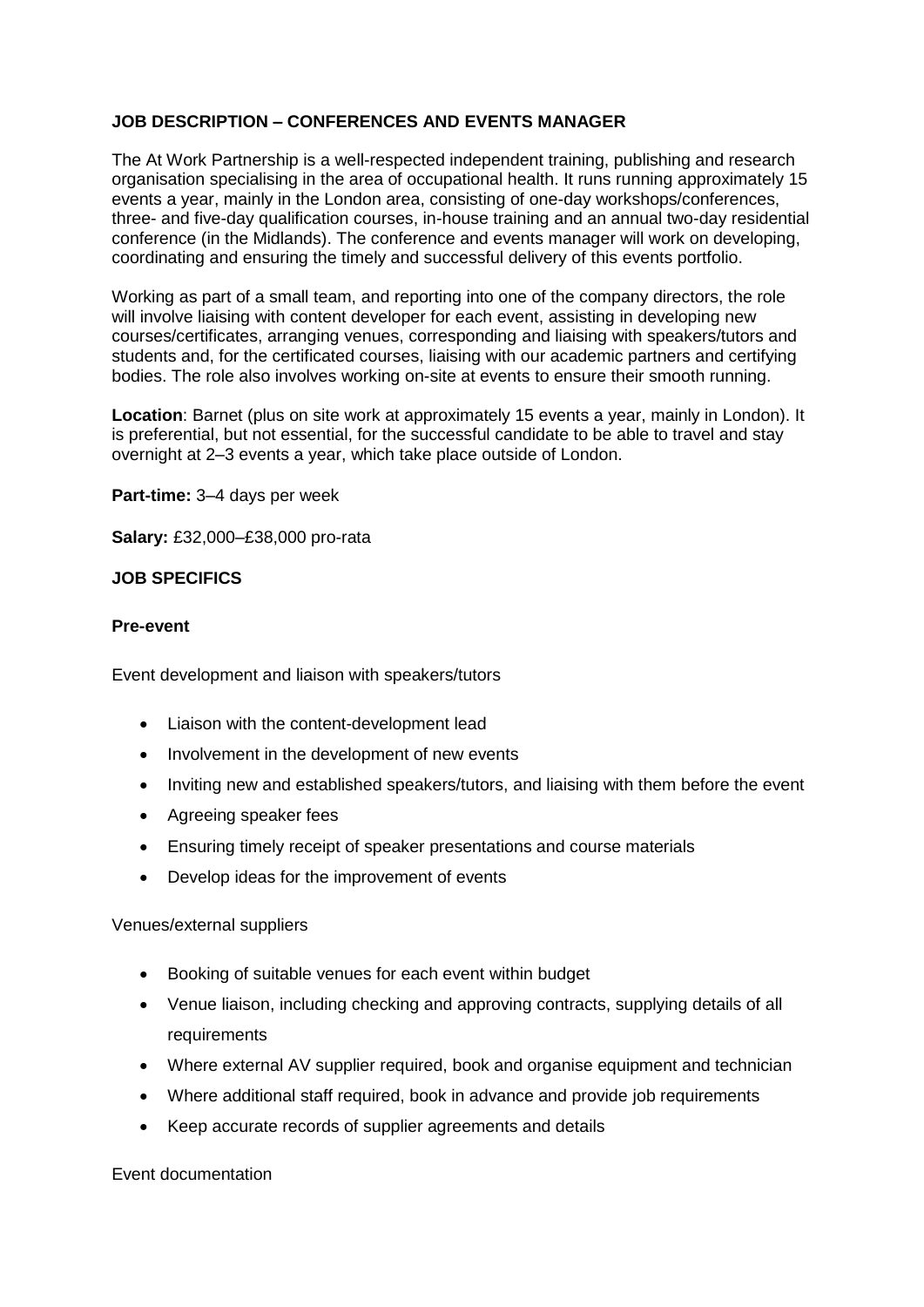- Ensure all our own papers are produced accurately and to time
- Research our online journal archive for relevant articles for inclusion
- Update course handbook, assignment guides, referencing guidelines, reading lists etc if required
- Proof read all incoming speaker materials and format as required for printing
- Liaise with printers throughout and ensure timely delivery of camera-ready documentation

# Other logistics

- Arrange own/staff travel/accommodation for events outside London
- Check/oversee production of materials (eg badges, lists, certificates) for each event
- Arrange for all materials/equipment for event to be packed and transported to venues

#### **On-site**

Ensure smooth running of each event and maintain highest levels of customer service throughout

- Ensure all venue requirements have been fulfilled
- Welcome and register delegates/students
- Welcome and ensure needs of all speakers are met and liaise with chair throughout
- Ensure any special logistical requirements are fulfilled (breakout groups, handouts etc)
- Monitor in particular new speakers for quality of session content and delivery

For qualification courses:

• Deliver short session on assignment requirements

# **Post-event**

- Organise evaluation summaries of events
- Send letters of thanks, with feedback, to speakers and others involved in event delivery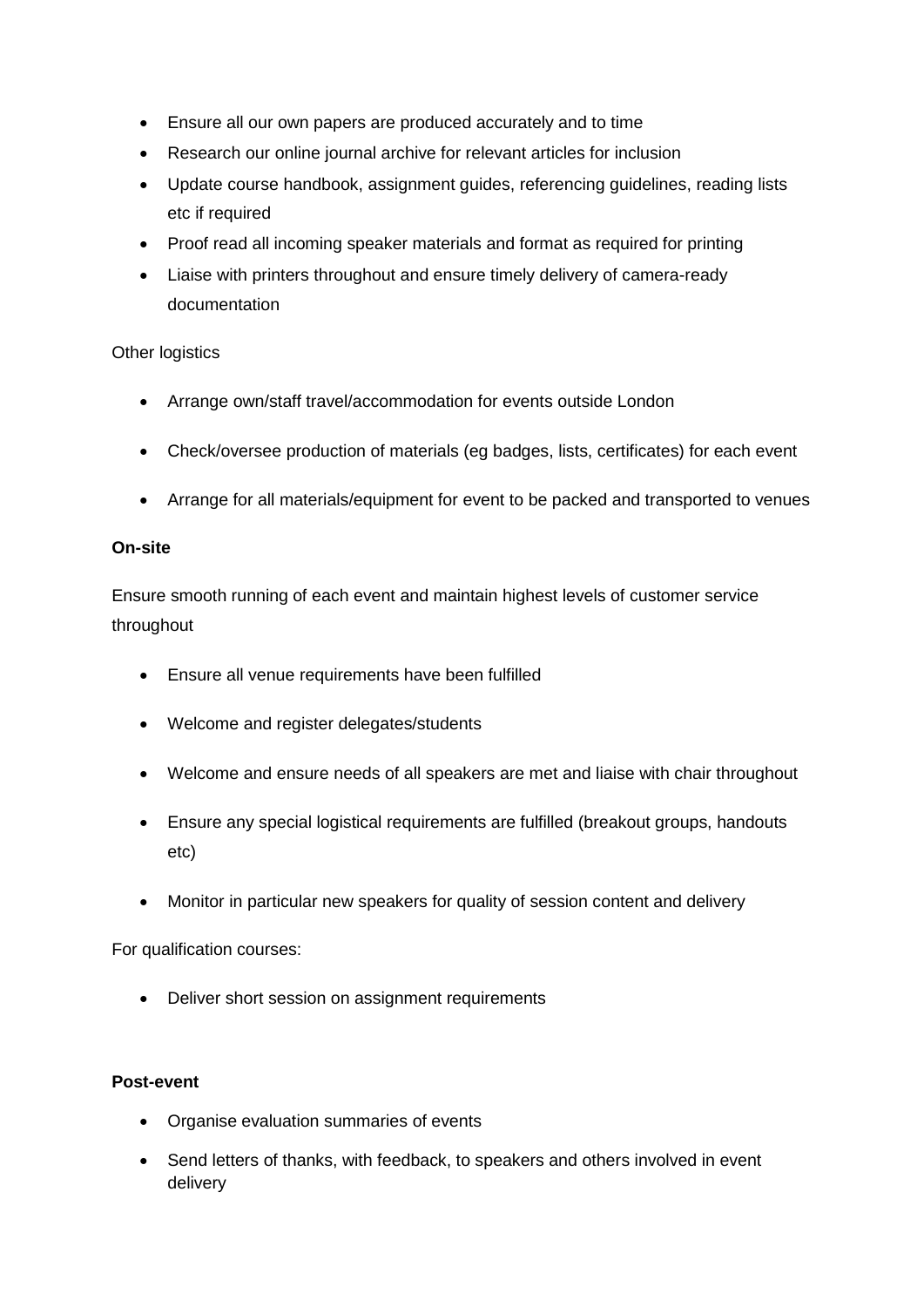- Monitor speaker fee and expense invoices to ensure payment
- Organise correspondence with delegates regarding CPD and other relevant postevent information
- Debrief with relevant colleagues, course chairs etc regarding lessons for repeat/future events

# **Qualification courses**

In addition to regular event tasks above, be responsible for the smooth running of the process of marking assignments and liaise with academic partners:

- Ensuring/overseeing the safe collection, accurate recording and timely distribution of assignments for marking
- Liaising with students throughout and providing feedback on assignment drafts as appropriate
- Ensuring/overseeing accurate recording of results and checking marker feedback as necessary
- Overseeing the notification of results, certificate production and distribution

#### **In-house training**

- Providing prices to prospective clients for in-house training
- Liaison with requesting organisation, development of programme, recruitment of tutors
- Drawing up training contracts and invoices
- Pre- and post-event admin and logistics
- Post-course liaison and feedback

#### **Other**

- With senior staff, ongoing planning and development of events
- Meeting with course chairs and key speakers for improvement and development of events
- Ongoing collection of conference data, qualification result, speaker records etc